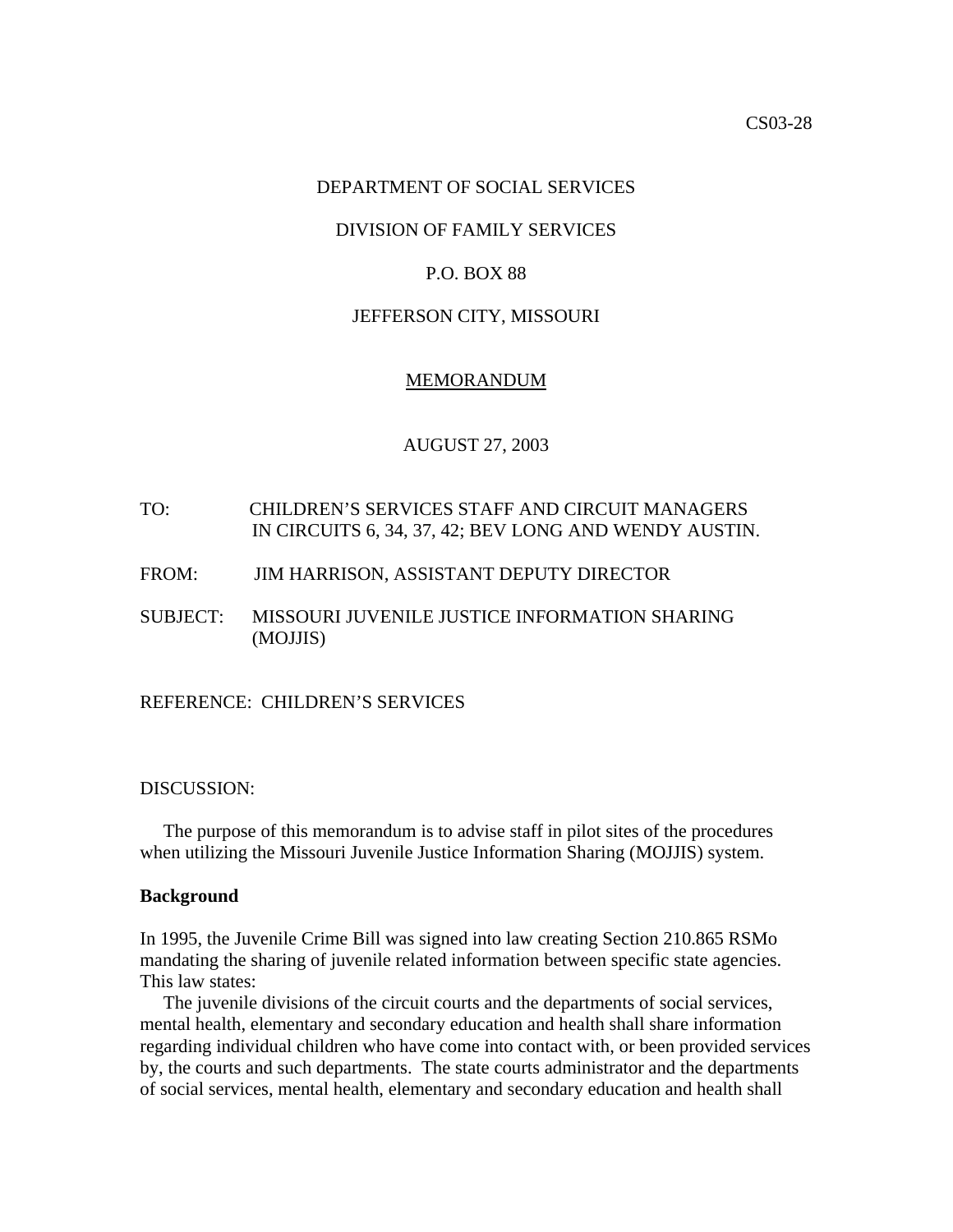coordinate their information systems to allow for sharing of information regarding and tracking of individual children by the juvenile divisions of the circuit courts, the departments of social services, mental health, elementary and secondary education, and health, and school districts. All information received by a court, any department or any school district pursuant to this section shall remain subject to the same confidentiality requirements as are imposed on the department that originally collected the information. With regard to the information required to be shared pursuant to this section, the department of elementary and secondary education shall only share information on students who have committed an act which, if it had been committed by an adult, would be a misdemeanor or felony offense pursuant to the laws of Missouri, other states or the federal government.

The MOJJIS program was created to bring the juvenile divisions of the circuit courts and the named departments into compliance with this law. Through the program, agencies that work with juveniles are able to ensure:

- The level of provided services are appropriately coordinated and sequential;
- Marginally, or unsuccessful interventions and/or services are not unintentionally repeated;
- Youth receive appropriate services in the most efficient and effective manner possible;
- The safety of youth receiving services from the participating agencies is maintained;
- Community safety is maintained; and
- Conflicting demands that may be placed upon families receiving services can be avoided.

In August 2002, the Memorandum of Understanding (MOU) was implemented constituting an agreement between the Office of State Courts Administrator (OSCA); the Department of Social Services, the Division of Family Services (DFS); the Department of Social Services, the Division of Youth Services (DYS); the Department of Mental Health (DMH); and the Department of Health and Senior Services (DHSS) for administration of the Missouri Juvenile Justice Information Sharing Program. The new Children's Division shall adhere to the MOU. By signing the MOU, the participants agreed to abide by the following principles in regard to information sharing:

- The named agencies shall share information pertaining to juveniles for the purpose of coordinating services to said juveniles, in the spirit of Section 210.865 RSMo and in accordance with the Cooperative Agreement on Information Sharing Standards and Procedures.
- Each party agrees to maintain the confidentiality of any and all records or other information as required by applicable federal and state laws and regulations.

Although named as a participating agency in Section 210.865, the Department of Elementary and Secondary Education (DESE), having no information relevant to the object of the legislation nor need for the same from other named agencies, was declared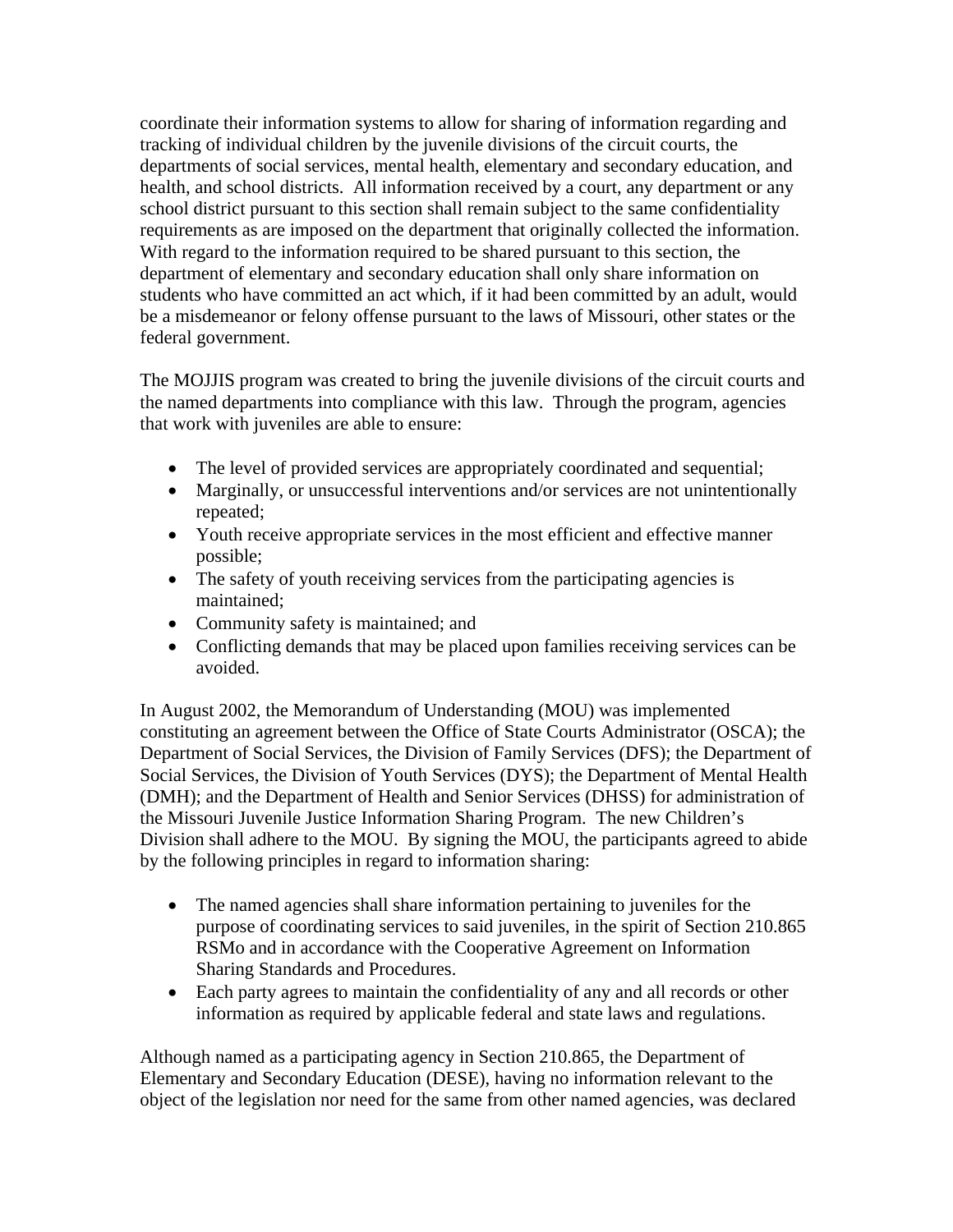exempt from the terms of the Memorandum of Understanding. Should DESE become an active participant in the MOJJIS process, the Memorandum of Understanding shall be revised to include them as an agreeing party.

The Department of Mental Health (DMH) will not be fully participating in early phases or pilots of implementation, but instead will begin participation upon implementation of the new DMH information system. The initial DMH participation will be limited to information that can be shared as authorized by a written release signed by the parent, legal guardian or legal custodian of a minor child, or as ordered by a court of competent jurisdiction.

# **Why Share Information? What Does This Mean To Me?**

Utilization and participation in MOJJIS will:

- Provide for children with multiple needs because some agencies only deliver limited services
- Allow for a comprehensive assessment of children and families
- Assist with coordination of service plans
- Improve decisions about children and families
- Avoid duplication
- Avoid conflicting demands

# **When information is not shared:**

- juvenile justice systems work independently
- public safety is at risk
- child safety is at risk
- mistakes occur
- finger pointing and blaming others occurs

# **Pilot Sites**:

Pilots sites in the  $6<sup>th</sup>$ ,  $34<sup>th</sup>$ ,  $37<sup>th</sup>$  and  $42<sup>nd</sup>$  circuits were selected to begin MOJJIS implementation on September 1, 2003. The pilot is expected to continue at least until November 1, 2003. Trainings were held in Platte City and Poplar Bluff for juvenile court personnel, as well as staff from the Divisions of Family Services and Youth Services. Training for the point of contacts for the Department of Mental Health, Department of Health and Senior Services and the Division of Child Support Enforcement was held in Jefferson City.

In addition to the four circuits listed above, there are several juvenile courts entering juvenile information into their Juvenile Information System. Although not considered MOJJIS pilot sites, the courts in these circuits may be requesting and providing information. These circuits include 1, 3, 8, 9, 12, 14, 15, 28, 38 and 45. There are also circuits that are entering only formal court information into their system. As a result, juvenile officers in circuits 5, 13, 18, 11, 19, 20, 24, 32, 33, 35, 29 and 30 will participate primarily as information providers for formal court information.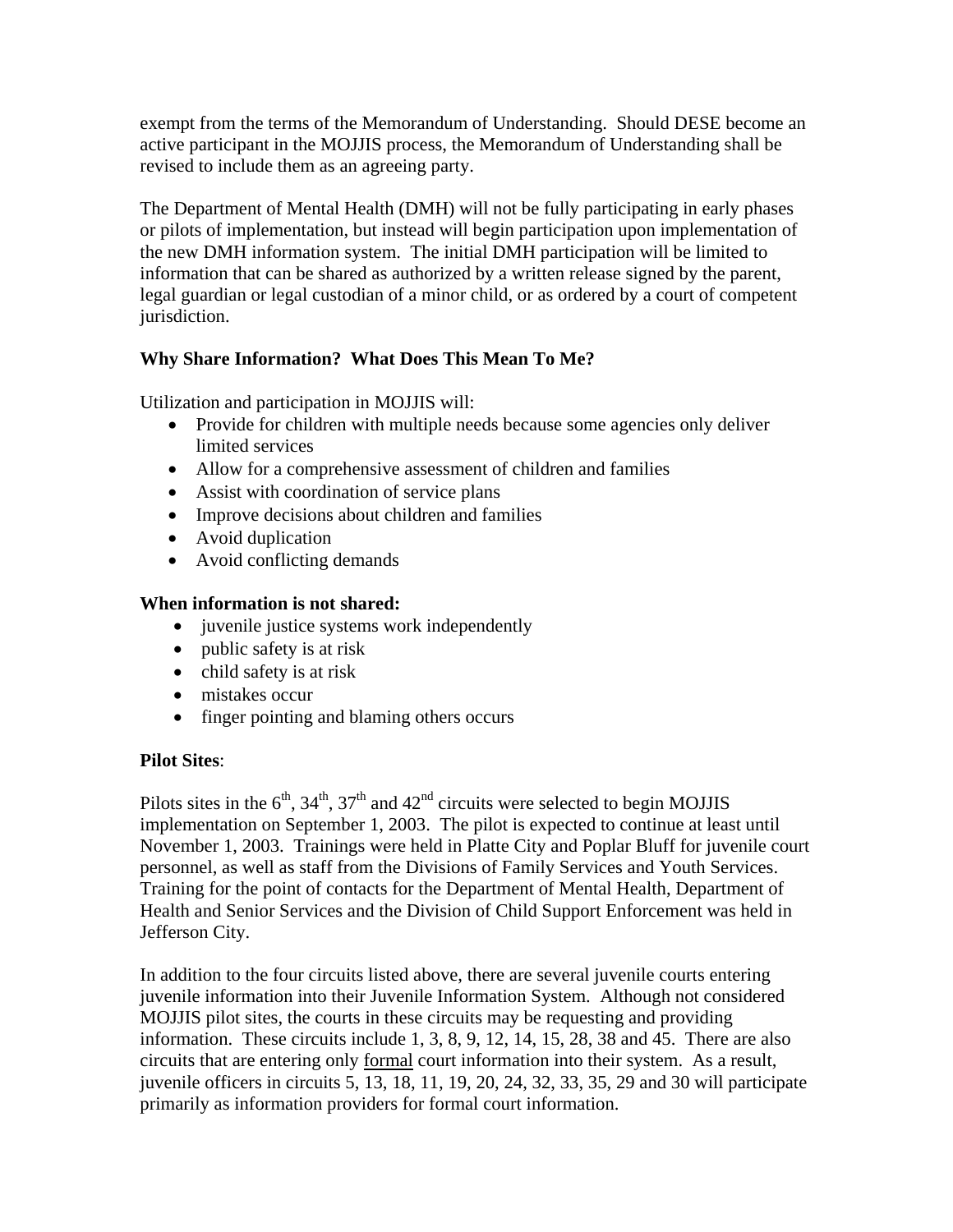# **Providing Information on DFS Children**:

- 1) The requestor (i.e. Juvenile Officer or other representative from participating agencies) will inquire into the MOJJIS system regarding a child. The MOJJIS system will identify if a child has DFS involvement.
- 2) The MOJJIS system will tell the requestor to email a contact person in Central Office.
- 3) The Central Office representative will confirm the identity of the requestor as a valid MOJJIS user and search the Children's Services system for information on the requested child.
- 4) The Central Office representative will send the requestor the fax number of the county that is known to have information on the child.
- 5) The requestor is responsible for faxing the Juvenile Information Request Form in the User Requirements Manual to the Circuit Manager in the appropriate county.
- 6) Upon receipt of the fax in the county office, the local office will provide the information requested, if available, and follow the tracking requirements below.

# **Tracking Requirements:**

The automated system to track disclosures has been completed. Therefore, effective immediately, if an employee discloses MOJJIS information, the disclosure should be tracked in the on-line system using PROD with a MJA0 (zero, not the letter O) transaction. Instructions for this are attached. Employees that have received the MOJJIS training, signed the confidentiality oaths and have a valid production userid will have access to the MOJJIS transactions.

Any disclosures reported on the Juvenile Information Request form in the User Requirements Manual should be entered into the new on-line tracking system. This will provide data to produce reports for accountability.

# **Requesting Information From MOJJIS:**

DFS staff requesting information from the MOJJIS system will need to log on at the following link. [MOJJIS](http://10.100.59.62/OSCAWeb/main/start) If there is information in the system regarding the child, there will be an email address to contact and how to obtain information on a specific child.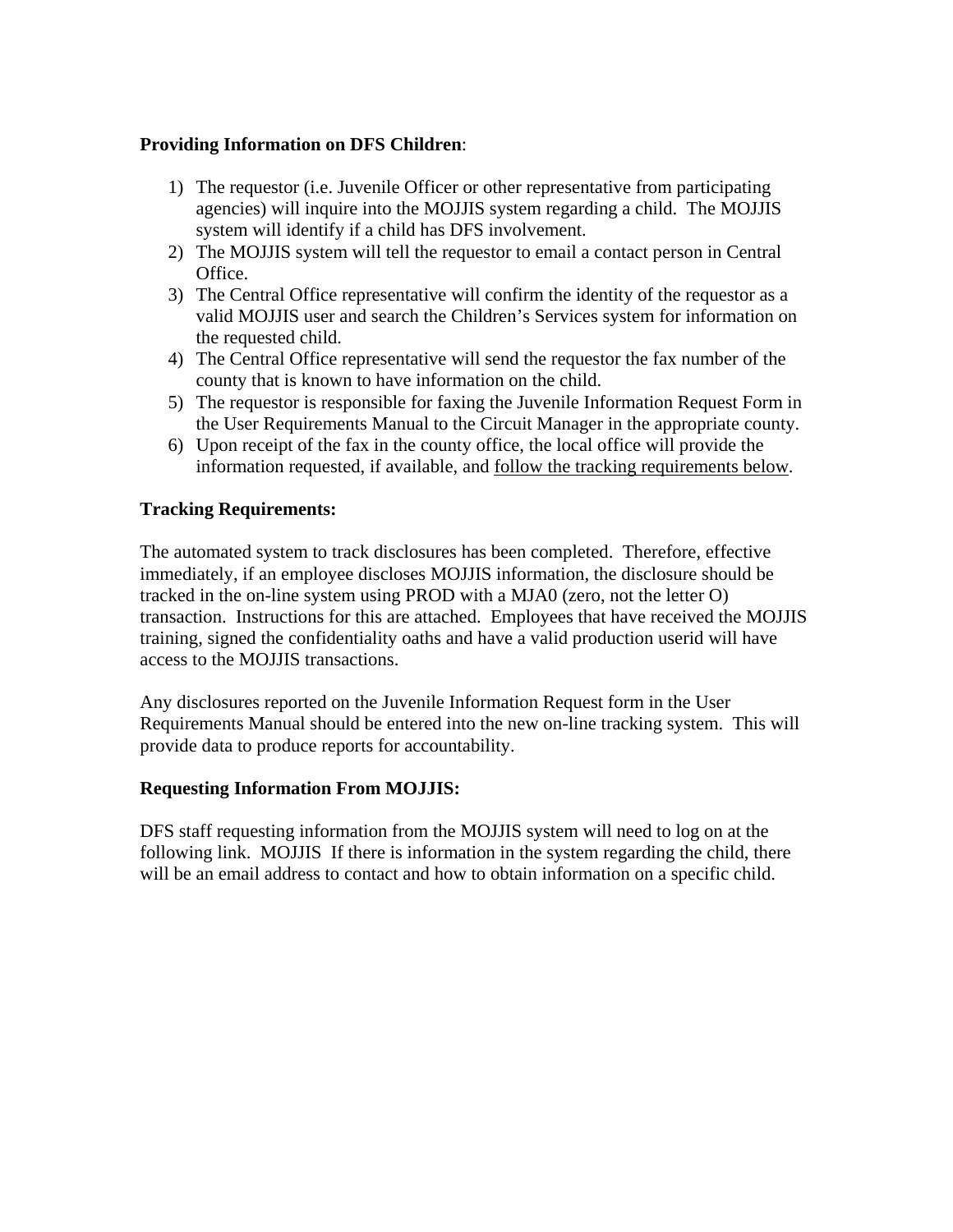# **Evaluation**:

During the pilot, an assessment and evaluation of MOJJIS will be conducted. Through the evaluation period, information will be obtained regarding:

- how MOJJIS is being used,
- the amount of traffic on the system,
- the timeliness of responses,
- types of information commonly requested,
- accuracy of the information, and
- the tracking methods of each agency.

Questions to be included in the evaluation include:

- Who is using the system and how often?
- Is the user receiving the information he/she thought the system would provide?
- Is the information received by the user beneficial for the juvenile?
- Is the response from the software and from the information providers timely and accurate?
- Is there a best practice?
- In what form is the information being shared? (fax, email, etc)
- How easy was it to log on to the system the first time the user used it?

# **Necessary Action:**

- 1. Review this memorandum with all Children's Division staff in pilot sites.
- 2. Refer to the attached instructions for tracking disclosures in the automated system.
- 3. All questions regarding specific case situations, as related to these procedures, should be cleared through normal supervisory channels and directed to Cindy Wilkinson, Program Development Specialist, in Central Office at 573-526-0957 or [cwilkins@dss.mo.](mailto:cwilkins@mail.dss.state.mo.us)gov.

JCH/CW

**Attachments** 

# MOJJIS/PROTECTED HEALTH INFORMATION (PHI) DISCLOSURE TRACKING SYSTEM TRANSACTION INSTRUCTIONS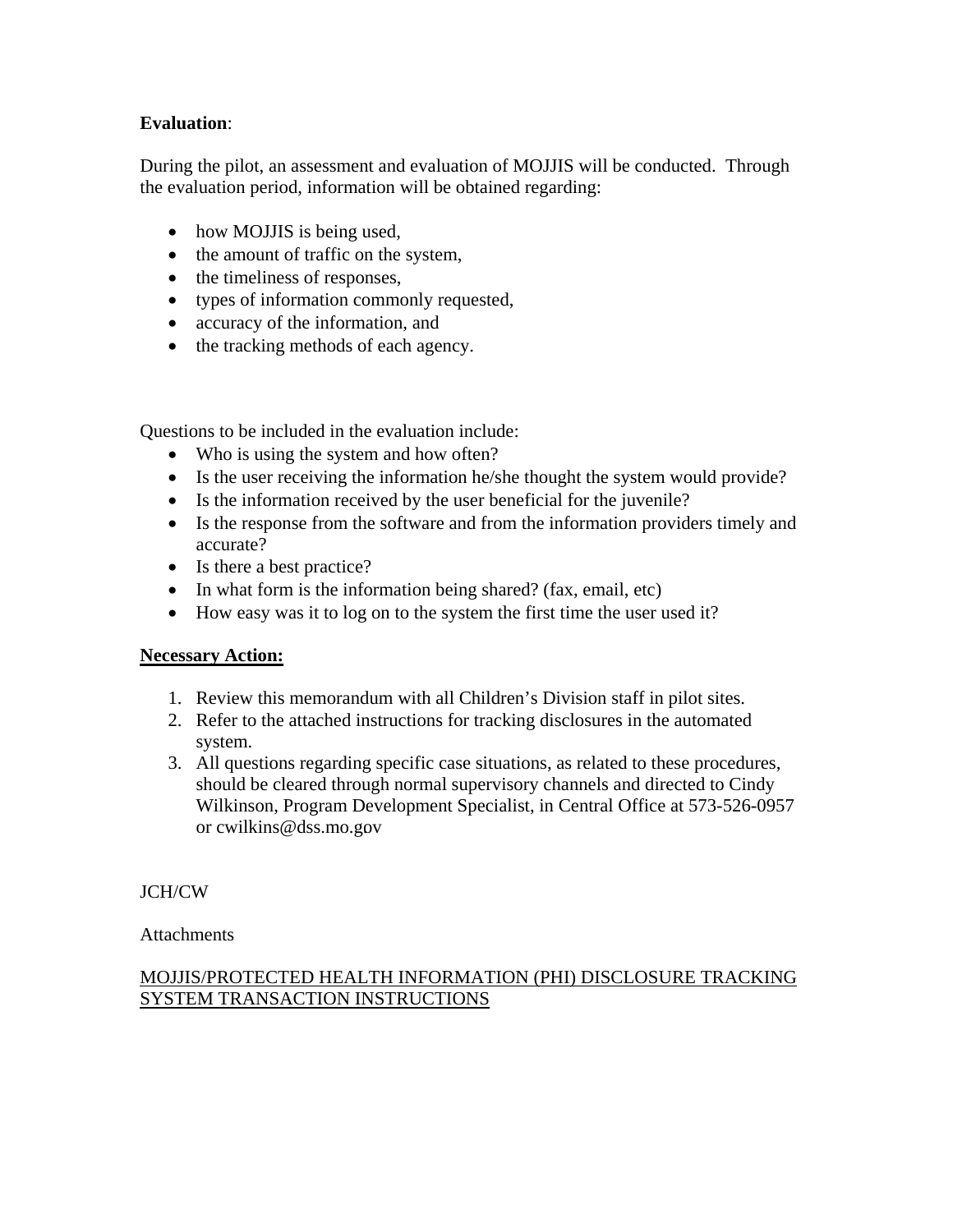# **MOJJIS/Protected Health Information (PHI) Disclosure Tracking System Transaction Instructions**

# **ADD A DISCLOSURE**

| A du a Disclosure (Serech 1 or 2)<br>(Screen 2 of 2)                  | $1 \mu \leq C 2$<br>Page 5 |
|-----------------------------------------------------------------------|----------------------------|
| <b>SEARCH DISCLOSURES</b><br><b>Search Disclosures by RACF USERID</b> | Page 7                     |
| <b>Search Disclosures by DCN</b>                                      | Page 8                     |
| <b>INQUIRE ON A SELECTED DISCLOSURE</b>                               |                            |
| <b>View Selected Disclosure (Screen 1 of 2)</b>                       | Page 9                     |
| (Screen 2 of 2)                                                       |                            |
|                                                                       |                            |

**MJA0 Add a Disclosure (Screen 1 of 2) Page 2** 

|             | <b>UPDATE A SELECTED DISCLOSURE</b>               |        |
|-------------|---------------------------------------------------|--------|
| <b>MJU0</b> | <b>Update Selected Disclosure (Screen 1 of 2)</b> | Page 9 |
| <b>MJU1</b> | (Screen 2 of 2)                                   |        |

**Please direct questions regarding when and how to complete the transactions to your Divisional MOJJIS Administrative Staff.** 

# **NOTE: MJA0, MJI0 and MJI1 are the only enterable transactions. The other transactions can only be accessed by transferring from MJA0, MJI0 or MJI1.**

**MJA0 – ADD A DISCLOSURE for an individual DCN (Screen 1 of 2)**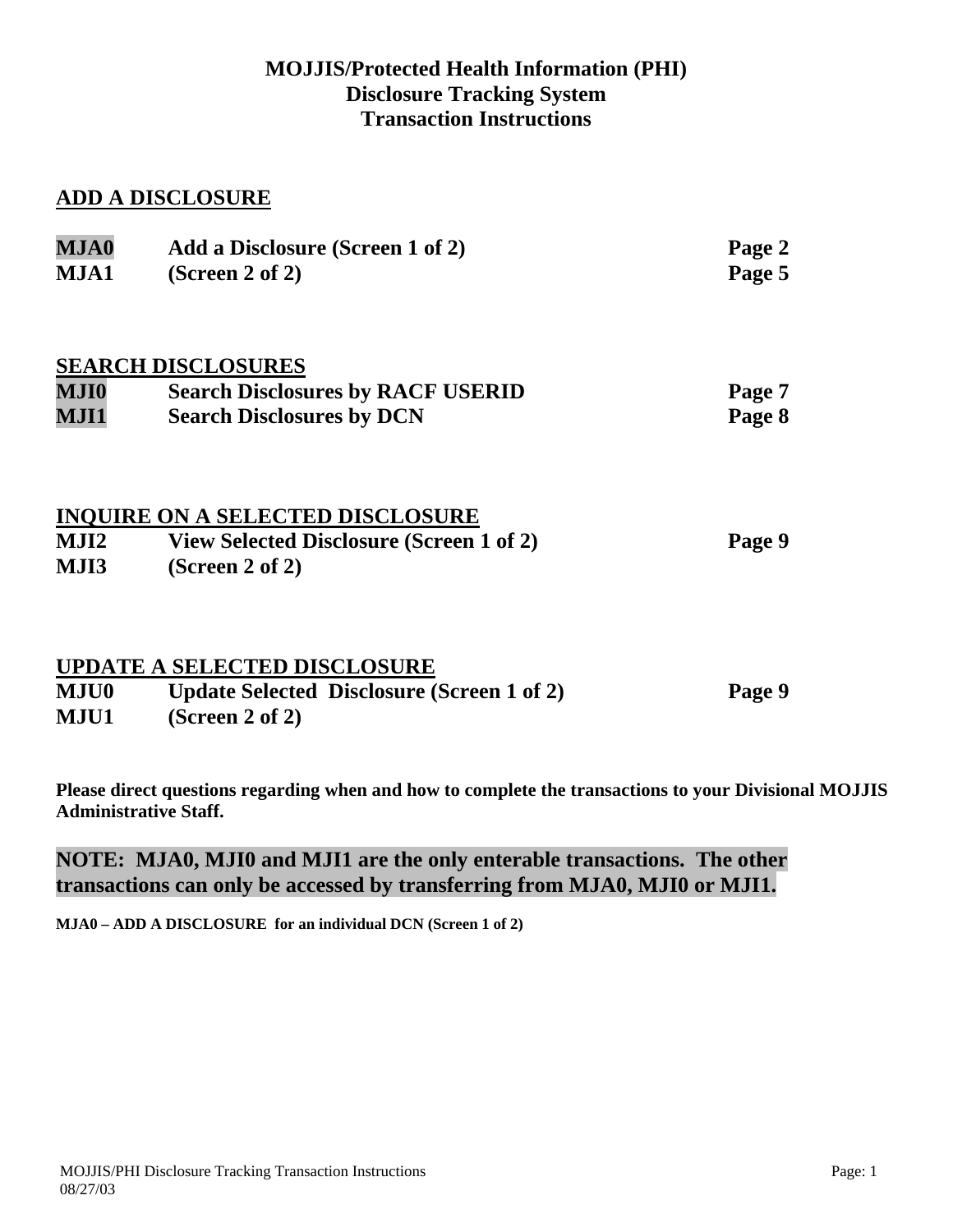

**MJA0** – Enter the DCN of the individual who is the subject of disclosure.

### **Upon entry of a valid DCN, the transaction will return the DCN you entered, the name, social security number and the date of birth associated with the DCN.**

**PHI**: Specify whether or not this is also a PHI disclosure. Valid Codes are: **Y** (yes) or **N** (no)

**DATE OF QUERY:** Format: MMDDCCYY (MM = Month, DD=Day, CC=Century, YY=Year) **TIME OF QUERY:** PFK1 will pull up an assist box listing examples. PFK3 will close the assist code box. Format: HHMM (hour and minutes in military time)

### **DETAIL REGARDING INFORMATION REQUESTED**

**TYPE (REQUIRED)**: Code for brief description of information being disclosed. (PFK1 will pull up an assist box listing valid TYPE codes. PFK3 will close the assist code box.) Valid Type Codes are:

- **02** Entire record
- **10** Court/Legal History
- **11** Demographics
- **12** Services Received
- **13** Assessment
- **14** Medical
- **99** Other

**OTHER (REQUIRED for a 99 TYPE)**: Brief description of information being disclosed.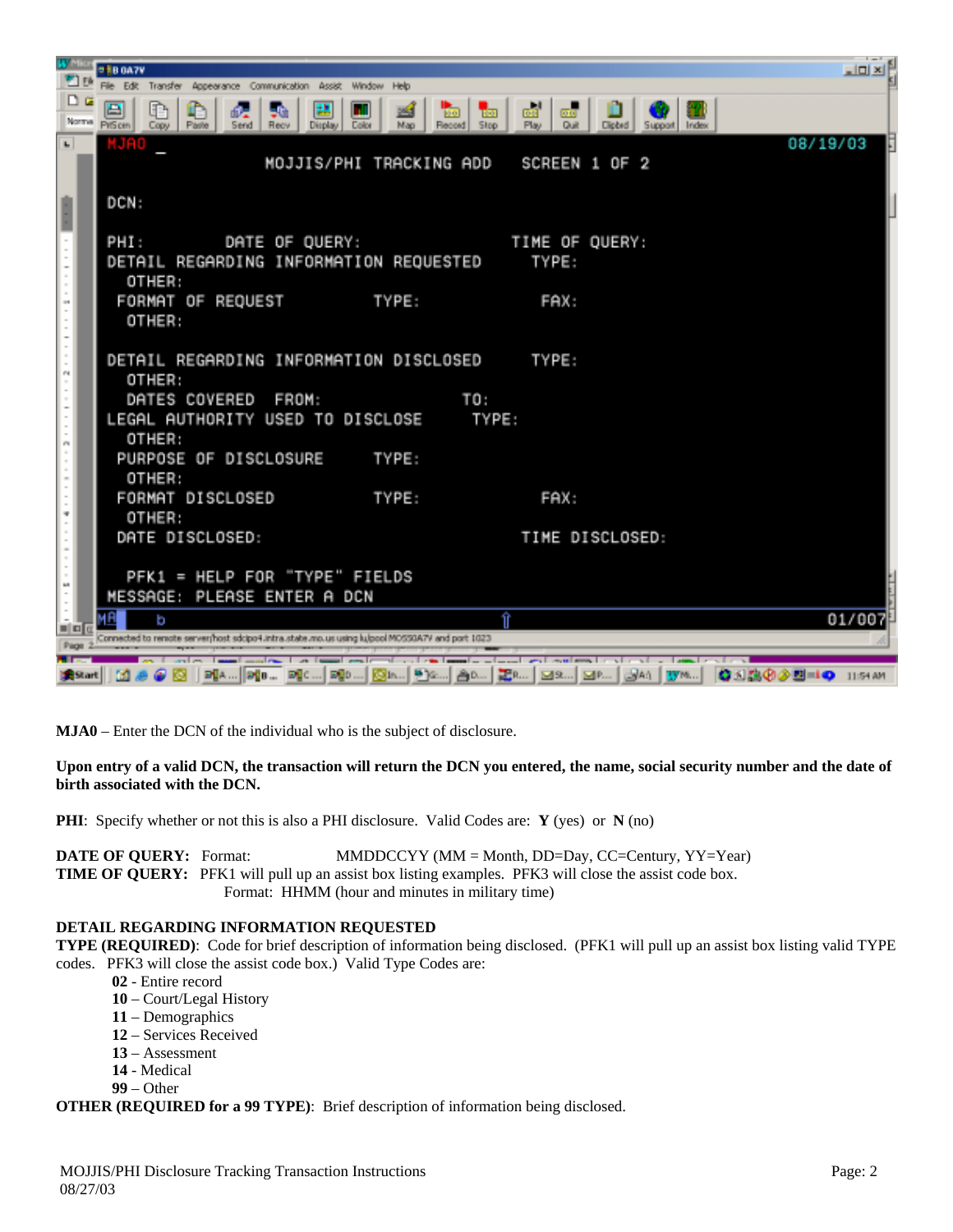## **FORMAT REQUESTED**

**TYPE (REQUIRED)**: Code for how the information was disclosed (media type). (PFK1 will pull up an assist box listing valid TYPE codes. PFK3 will close the assist code box.) Valid Type Codes are:

- **01** Paper (mail)
- **02** Computer Disk
- **03** Microfiche
- **04** Fax
- **05** In Person
- **06** Phone
- **07** Email
- **99** Other

**FAX (REQUIRED for a 04 TYPE)**: Specify Fax Number (Format: 111999999999, 111=area code 999=7 digit phone number) **OTHER (REQUIRED for a 99 TYPE)**: Specify media type.

## **DETAIL REGARDING INFORMATION DISCLOSED**

**TYPE (REQUIRED)**: Code for brief description of information being disclosed. (PFK1 will pull up an assist box listing valid TYPE codes. PFK3 will close the assist code box.) Valid Type Codes are:

- **01** Claims Information
	- **02** Entire record
	- **03** Medical Diagnosis
	- **10** Court/Legal History
	- **11** Demographics
	- **12** Services Received
	- **13** Assesment
	- **14** Medical
	- **99** Other

**OTHER (REQUIRED for a 99 TYPE)**: Brief description of information being disclosed.

**DATES COVERED FROM & TO (REQUIRED):** Specify the From and To dates for the information being disclosed. The From Date must be greater than 04132003, the To Date must be greater than or equal to the From Date and not greater than the current date.

Format: MMDDCCYY (MM = Month, DD=Day, CC=Century, YY=Year)

## **LEGAL AUTHORITY USED TO DISCLOSE**

**TYPE (REQUIRED):** Only required for PHI disclosures. Code for legal authority under which information was disclosed to the Agency/Company/Individual. (PFK1 will pull up an assist box listing valid TYPE codes. PFK3 will close the assist code box.) Valid Type Codes are:

- **01** Public Health Authority
- **02** Food & Drug Administration
- **03** Health Oversight Agencies
- **04** Judicial & Administrative
- **05** Law Enforcement Officials
- **99** Other

**OTHER (REQUIRED for a 99 TYPE)**: Specify Legal Authority.

### **PURPOSE OF DISCLOSURE**

**TYPE (REQUIRED)**: Code for the purpose of the request. (PFK1 will pull up an assist box listing valid TYPE codes. PFK3 will close the assist code box.) Valid Type Codes are:

- **01** At request of the individual or
- Individual's representative
- **10** Service Provider
- **11** Protection/Investigation
- **99** Other

### **OTHER (REQUIRED for a 99 TYPE)**: Specify Purpose.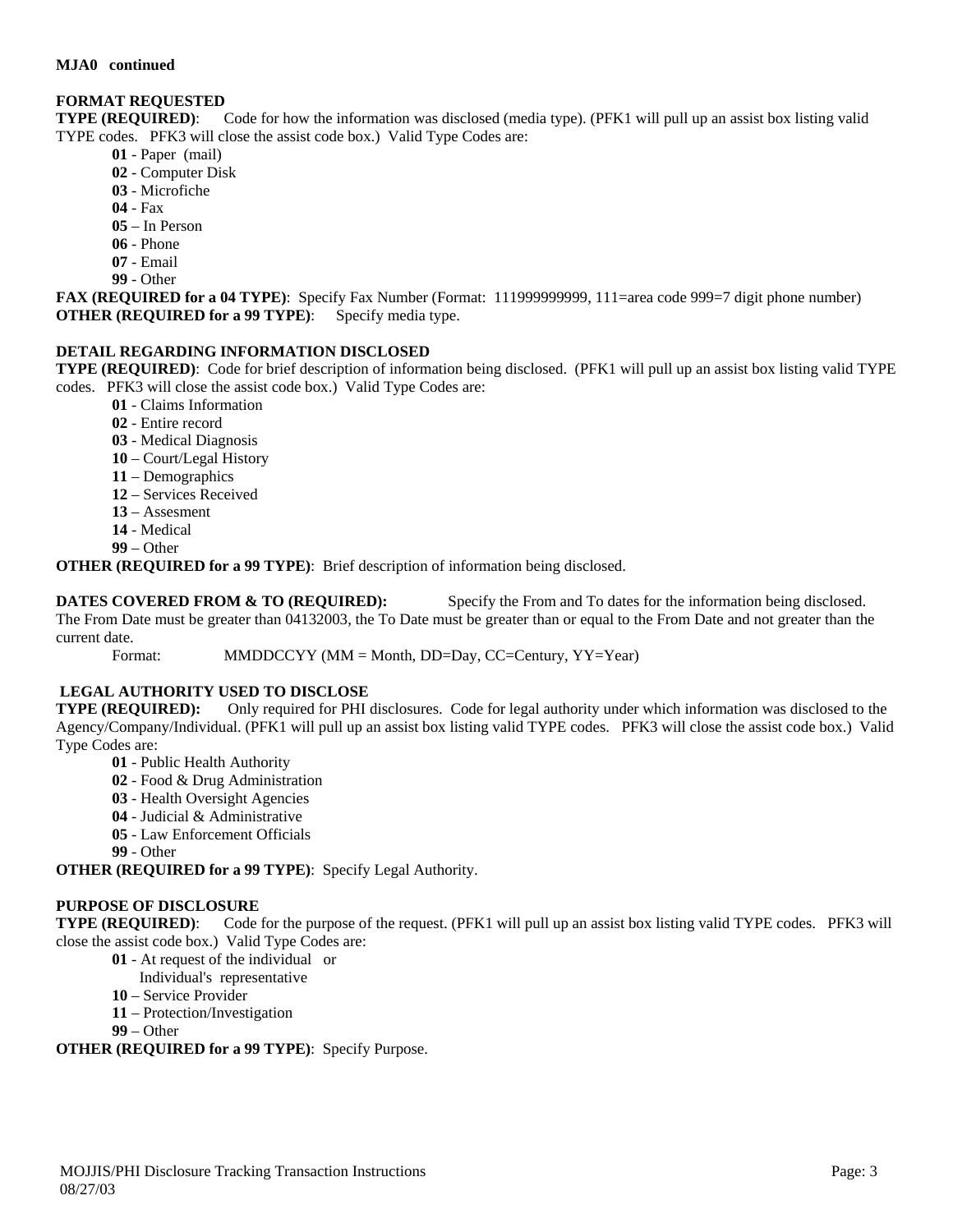#### **MJA0 continued**

### **FORMAT DISCLOSED**

**TYPE (REQUIRED)**: Code for how the information was disclosed (media type). (PFK1 will pull up an assist box listing valid TYPE codes. PFK3 will close the assist code box.) Valid Type Codes are:

- **01** Paper
- **02** Computer Disk
- **03** Microfiche
- **04** Fax
- **05** In Person
- **06** Phone
- **99** Other

**FAX (REQUIRED for a 04 TYPE)**: Specify Fax Number (Format: 111999999999, 111=area code 999=7 digit phone number) **OTHER (REQUIRED for a 99 TYPE)**: Specify media type.

**DATE DISCLOSED** (REQUIRED): This is the date the PHI information was disclosed. The date must be greater than 04132003 and not greater than the current date.

Format: MMDDCCYY (MM = Month, DD=Day, CC=Century, YY=Year)

**Note: Once this screen is completely filled in, upon pressing the enter key, it will automatically take you to the 2nd screen MJA1. You will not be able to get back to MJA0 from MJA1. The information is not stored until you complete the MJA1 screen successfully.**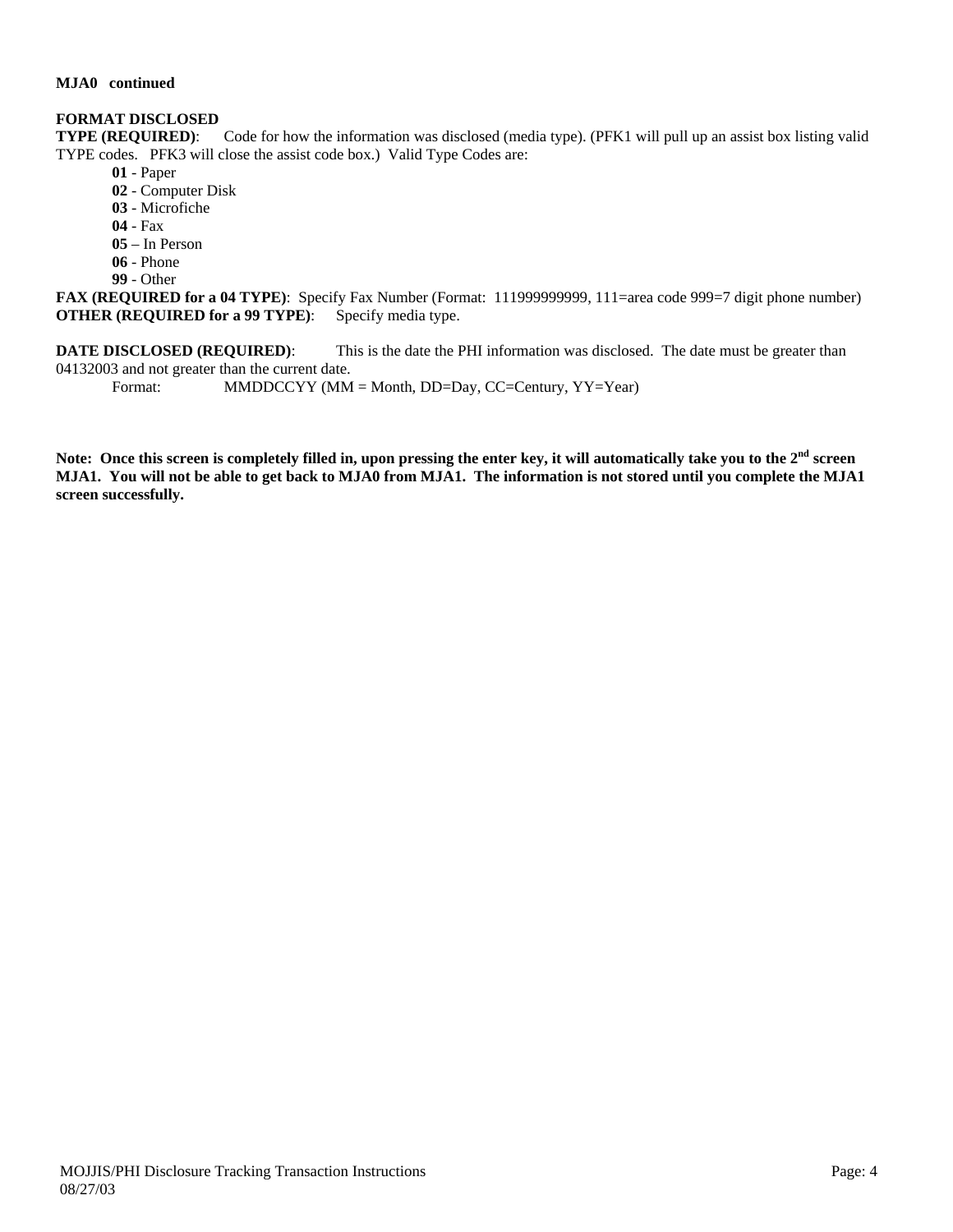

### **INFORMATION REGARDING AGENCY/INDIVIDUAL TO WHOM INFO WAS DISCLOSED**

| <b>AGENCY (REQUIRED):</b>    | This is the Agency name for which the information was disclosed to.                        |  |
|------------------------------|--------------------------------------------------------------------------------------------|--|
| <b>LAST NAME (REQUIRED):</b> | This is the last name of the individual the information was disclosed to.                  |  |
| <b>FIRST (REQUIRED):</b>     | This is the first name of the individual the information was disclosed to.                 |  |
| MI:                          | This is the middle initial of the individual the information was disclosed to.             |  |
| <b>TITLE:</b>                | This is the position or classification of the individual the information was disclosed to. |  |
| <b>ADDR1:</b>                | This is the first street address of the individual the information was disclosed to.       |  |
| ADDR2:                       | This is the second street address of the individual the information was disclosed to.      |  |
| CITY:                        | This is the city of the individual the information was disclosed to.                       |  |
| ST:                          | This is the state of the individual the information was disclosed to.                      |  |
| $\mathbf{ZIP:}$              | This is the zip-code of the individual the information was disclosed to.                   |  |
| <b>PHONE:</b>                | This is the phone number of the individual the information was disclosed to.               |  |
|                              | (Format: 111999999999, 111=area code 999=7 digit phone number)                             |  |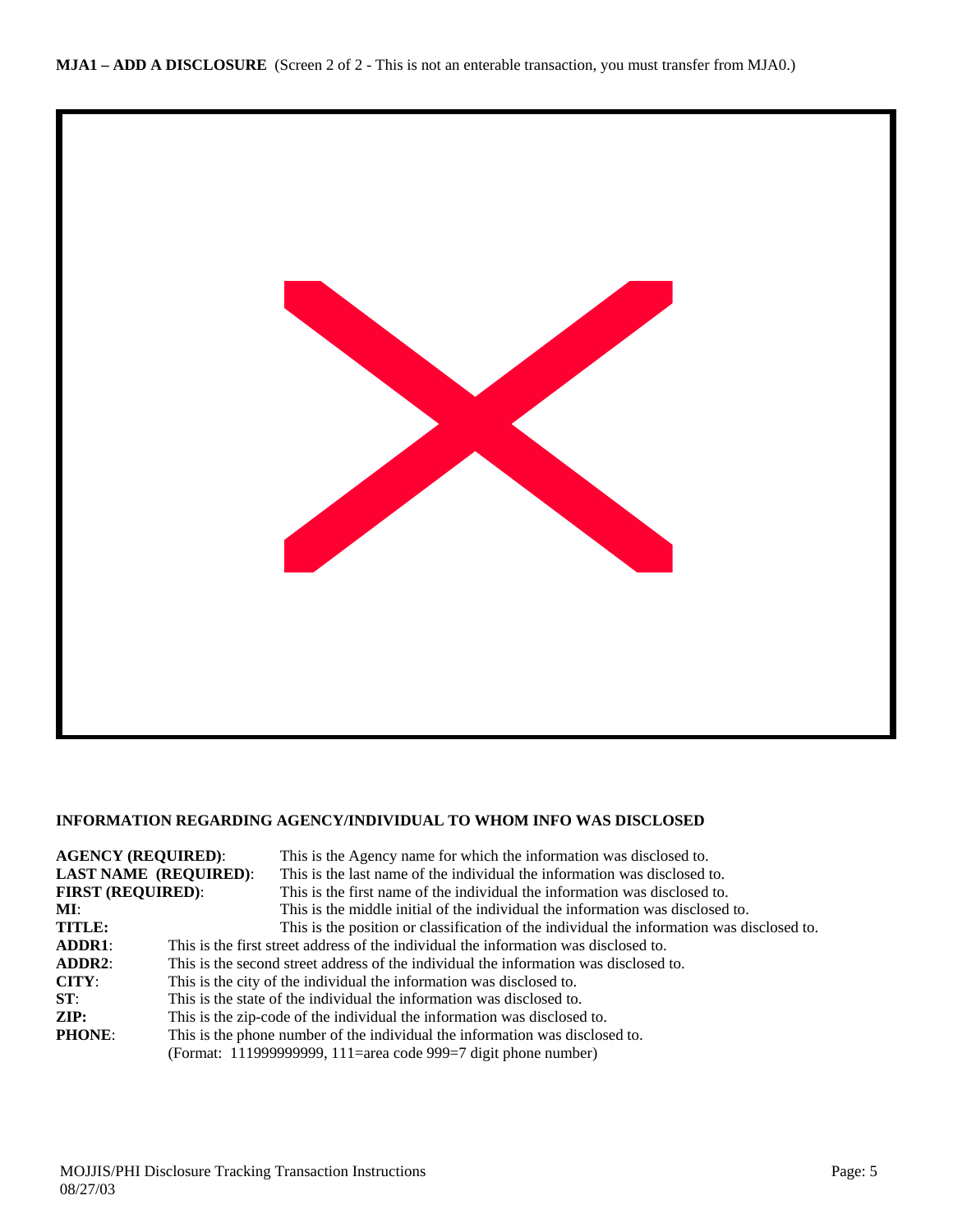### **MJA1 continued**

**REQUESTOR NAME LAST**: This is the last name of the individual who requested the disclosure. If a last name is not entered, the last name of the individual who the information was disclosed to will be stored in this field.

**FIRST**: This is the first name of the individual who requested the disclosure. If a first name is not entered, the first name of the individual who the information was disclosed to will be stored in this field.

**MI**: This is the middle initial of the individual who requested the disclosure. If the middle initial is not entered, the middle initial of the individual who the information was disclosed to will be stored in this field.

### **DETAILS REGARDING EMPLOYEE THAT DISCLOSED INFORMATION**

| <b>LAST NAME (REQUIRED):</b> | This is the last name of the individual who disclosed the PHI information.                        |
|------------------------------|---------------------------------------------------------------------------------------------------|
| <b>FIRST (REQUIRED):</b>     | This is the first name of the individual who disclosed the PHI information.                       |
| MI:                          | This is the middle initial of the individual who disclosed the PHI information.                   |
| USERID:                      | This is the RACF USERID of the individual who disclosed the PHI information. This must be a       |
|                              | valid RACF USERID.                                                                                |
| DIV (REQUIRED):              | This is the division code of the individual who disclosed the PHI information. (PFK1 will pull up |

an assist box listing valid DIV codes. PFK3 will close the assist box.) Valid DIV codes are:

- **CD** Children's Division
- **DDP** Information Services & Technology Division
- **FSD** Family Support Division
- **DOF** Division of Budget and Finance
- **DLS** Division of Legal Services
- **DMS** Division of Medical Services
- **DYS** Division of Youth Services
- **DSS** Department of Social Services
- **DGS** Division of General Services

**COUNTY/LOCATION (REQUIRED)**: This is the 3 digit FIPS county code of the individual who disclosed the PHI information. (PFK1 will pull up an assist box listing the valid FIPS County Codes.)

**PHONE (REQUIRED):** This is the telephone number of the individual who disclosed the PHI information.

(Format: 111999999999, 111=area code 999=7 digit phone number)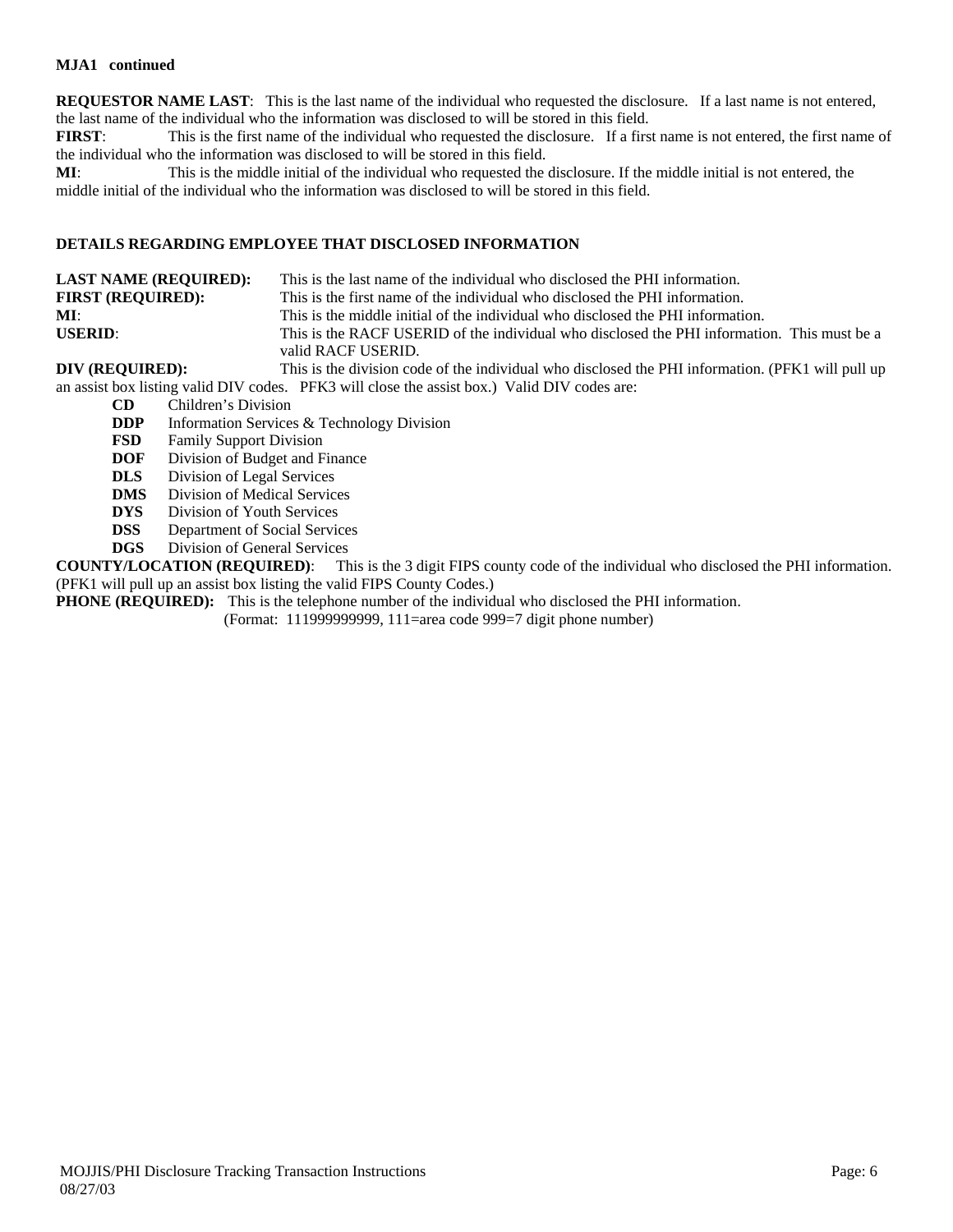**MJI0 – SEARCH BY USERID** (This is a search screen used to find all disclosures made or entered into the system by a specific RACF USERID within a specific start and stop date range.)



**MJI0** – Enter a valid RACF USERID. MOJJIS Administrative Staff can search all userids – everyone else will only be able to search on their own USERID.

**USERID:** This is the RACF USERID of the individual who made or entered the disclosure into the system.

**START/STOP DATES (REQUIRED):** These dates make up the date range for the search. This date range is based on disclosure dates taken from information added on the MJA0 transactions. Date Format: MMDDCCYY (MM = Month, DD=Day, CC=Century, YY=Year)

**Upon entry of a valid RACF USERID, Start Date and Stop Date, you will receive a list of disclosure records made or entered by a specific userid between the dates specified. Unless you are a MOJJIS Administrative Staff, you will only be able to enter your RACF USERID.** 

**You can then select a record to inquire or update detail information by entering an "I" or "U" in front of the record. "I" is for Inquiry and will transfer you to the MJI2 – Inquire by Userid. "U" is for Update and will transfer you to the MJU0 – Update a Disclosure.**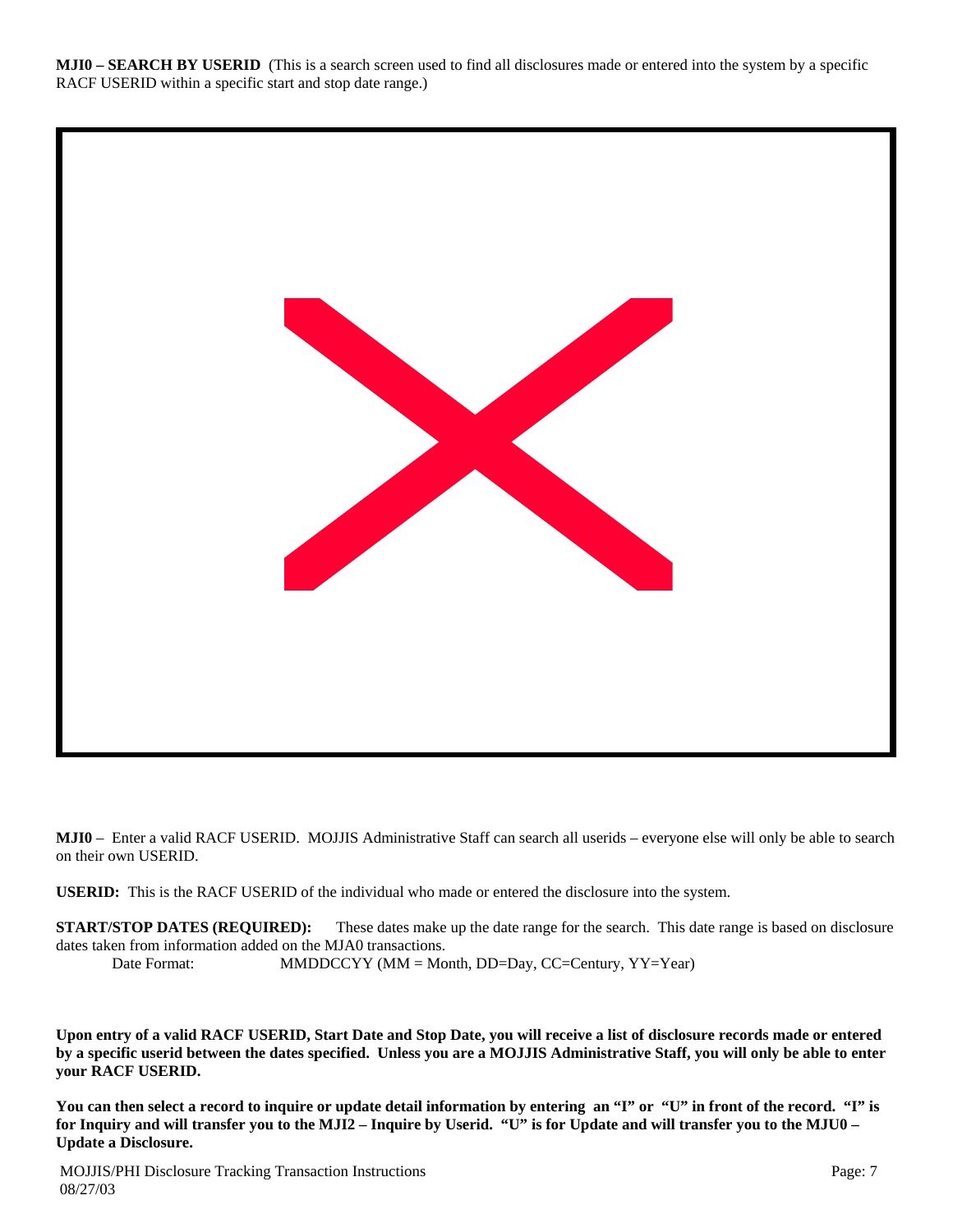**MJI1 – SEARCH BY DCN (**This is a search screen used to find individual disclosures made or entered by you for a specific DCN within a specific start and stop date range. MOJJIS Administrative Staff will see all individual disclosures for the specific DCN. This search will not include multiple (batch) disclosures. To get a complete listing of disclosures made for a specific DCN, a report will need to be generated by ISTD. MOJJIS Administrator or designee will be the only individual authorized to request a report of accountability.)



**MJI1** – Enter the DCN of the individual who disclosures were made for.

**START/STOP DATES (REQUIRED):** These dates make up the date range for the search. This date range is based on disclosure dates taken from information added on the MJA0 transactions. Date Format: MMDDCCYY (MM = Month, DD=Day, CC=Century, YY=Year)

**Upon entry of a valid DCN, Start Date and Stop Date, you will receive a list of disclosure records made or entered by you for the DCN between the dates specified. MOJJIS Administrative Staff will see all individual disclosures for the DCN.** 

**You can then select a record to inquire or update detail information by entering an "I" or "U" in front of the record. "I" is for Inquiry and will transfer you to the MJI2 – Inquire by Userid. "U" is for Update and will transfer you to the MJU0 – Update a Disclosure.**